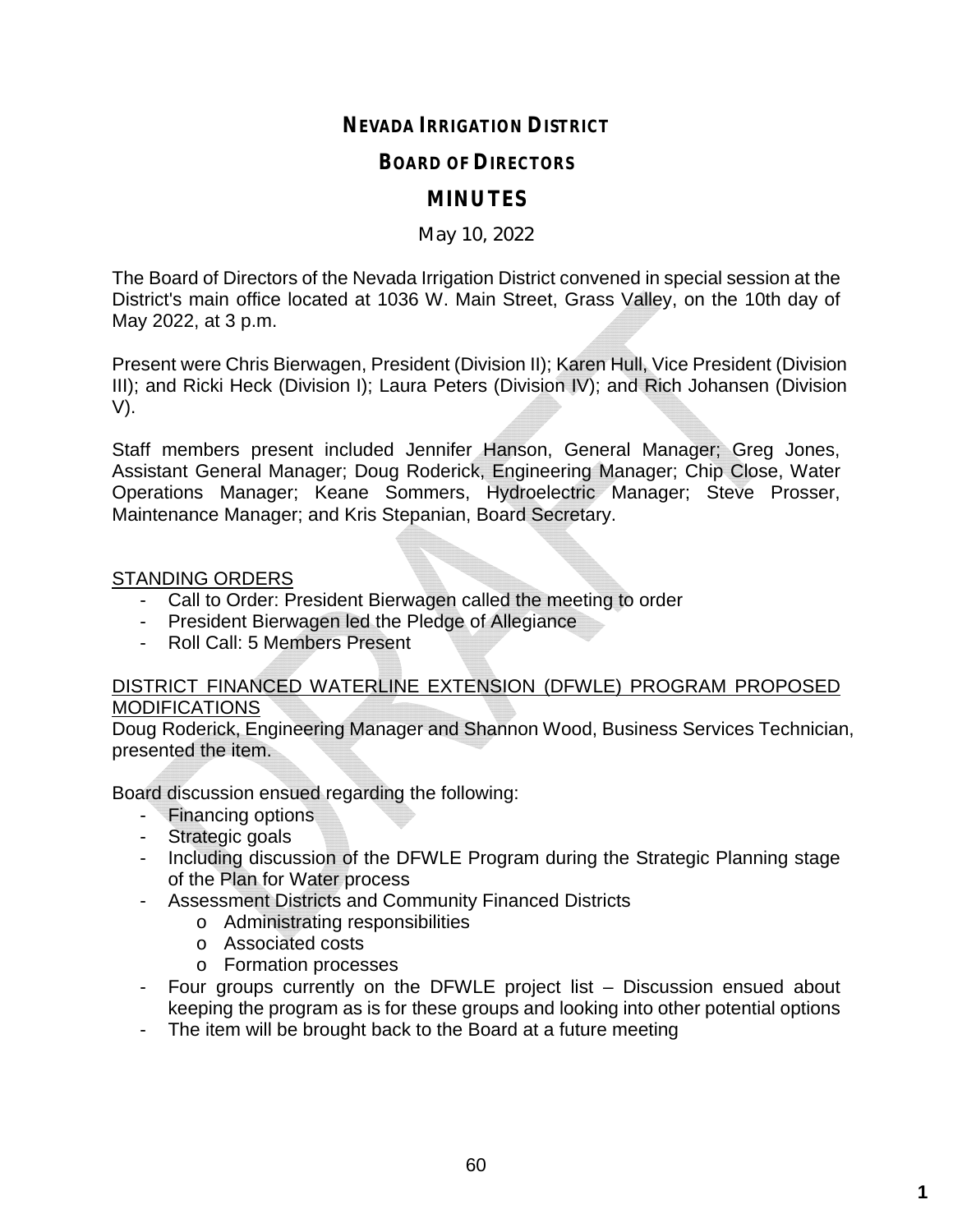Public Comment:

- Greg Freitas, participant of Maranantha Place DFWLE, addressed the Board regarding prepaid application fees and good faith deposit, the need for District financing component to make the program work, and urged the Board to move forward with the program including the current funding component

The meeting recessed at 3:59 p.m. and reconvened at 4:05 p.m.

## PLAN FOR WATER MATRIX AND PROCESS CHECK-IN

Jennifer Hanson, General Manager, opened the workshop, provided a brief review of the Plan for Water matrix, and the following updates:

- Status of facilitator
- Report on Meeting targets
- Plan for Water calendar on the website with 3-month look ahead
- June Workshop to include setting expectations for Strategic Planning Sessions

Public Comment:

- Dianna Suarez, resident of Colfax, commented regarding using a neutral facilitator

PLAN FOR WATER - WEST CONSULTANTS, INC. PROPOSAL

Doug Roderick, Engineering Manager, presented the item.

Board discussion ensued regarding:

- Scope, potential strategies, and including Tribal knowledge in strategies and the larger management plan
- All relevant information to be provided to consultant
- Positive feedback received on the team that was developed

The item will be presented to the Board for approval at the May 11<sup>th</sup> regular Board meeting.

Public Comment:

- Barbara Bashall, with Nevada County Contractors Association, shared with the Board that she was pleased to participate in this process and of the team that has been put together, and spoke in support of the item as the product will be a very useful tool and encouraged the Board to approve the contract
- Melinda Booth, with South Yuba River Citizens League, expressed her appreciation for being included in the process where she was able to hear from the consultants, and supports the proposal as presented

## PLAN FOR WATER WORKSHOP - WATER STAGE 3: WATERSHED

Greg Jones, Assistant General Manager, presented the item and Neysa King, Environmental Resources Administrator, and Cameron Townsend, Environmental Resources Technician, provided a presentation.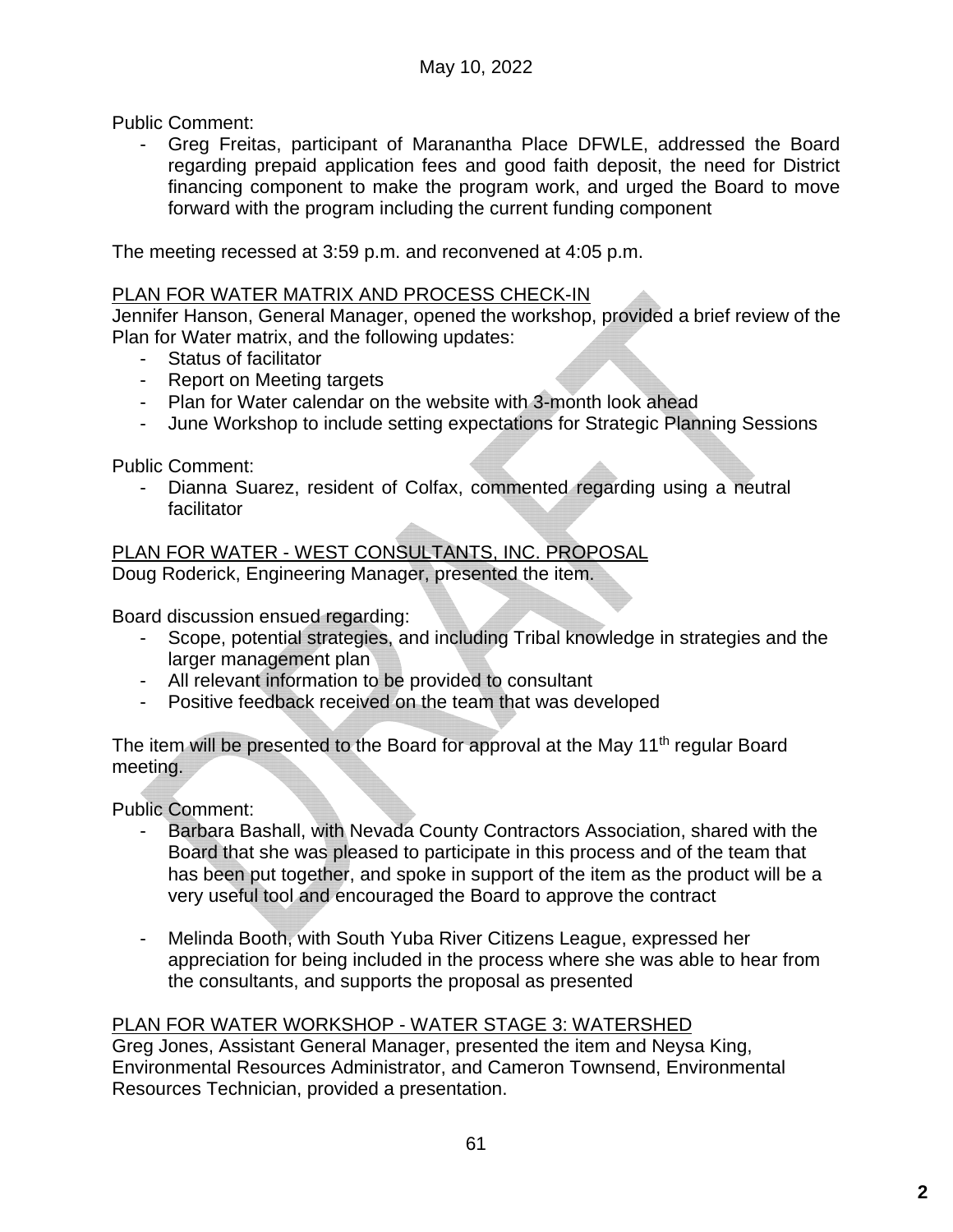Board discussion ensued regarding:

- Watershed, source areas, and service area
- Potential partnering on larger watershed management plan
- Climate and precipitation trends
- Overview of District watersheds shown on Google Earth

Public Comment:

- Stewart Feldman, member of the public:
	- o Inquired if PG&E is partnering on watershed management with NID
	- o Expressed his appreciation for the presentation and thought it was excellent
- Gary Griffith, member of Wolf Creek Community Alliance:
	- o Collaboration with NID to restore service area watershed
	- o Canals and water conveyances that pass through the Wolf Creek **Watershed**
	- o Expressed confidence that the Plan for Water will include support for all watersheds

o

- Bruce Herring, member of the public, asked if the District would be leading a public tour of the restoration efforts at English Meadow this summer
- Dan Macon, Livestock and Natural Resources Advisor:
	- o Appropriate grazing depends on the goals on a particular site
	- o Sometimes higher density grazing can be appropriate
	- o USFS has well-developed standards and guides directing it's grazing programs - standards and guides that protect water quality, habitat values, etc.
- Joy Waite, member of the public, requested clarification of District-owned lands indicated on the map
- Miriam Limov, Sierra Harvest Nevada County Food Policy Council:
	- o Expressed appreciation of the District's efforts of caring for the health of the watersheds that supply farmers and ranchers with water so that they may provide food for our community
	- o Environmental stewardship efforts help strengthen our local food system so that we may be more food secure during challenging times such as the pandemic
- Carol McMillan, member of the public:
	- o Read recent green waste disposal results were sent to a biomass plant in Lincoln
	- o Inquired if there are local synergies possible here